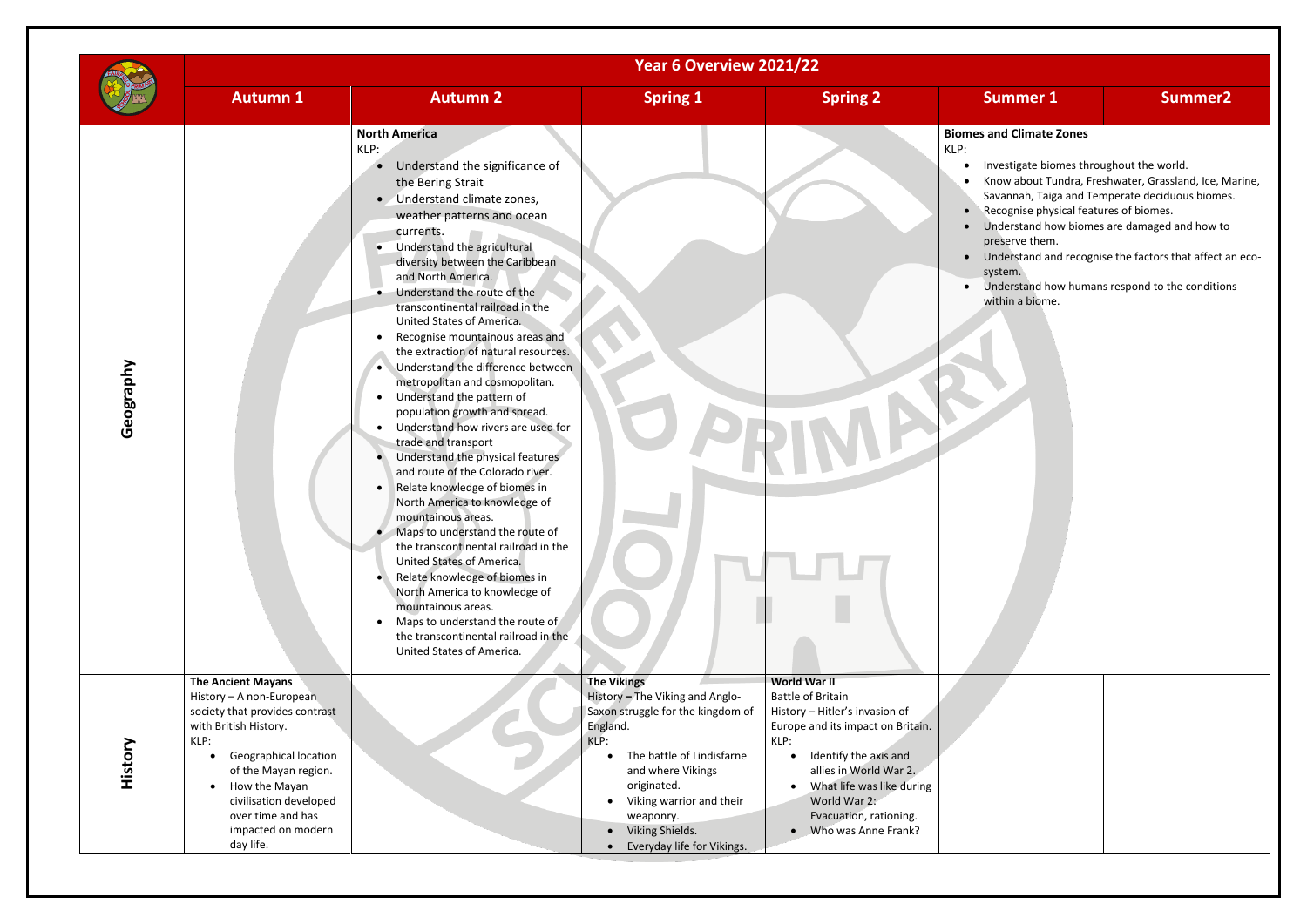| Importance of Mayan<br>masks.<br>Discovery of cocoa and<br>$\bullet$<br>how it is used today.<br>Hierarchy of Mayan<br>society.<br>Mayan beliefs.<br>Investigate the impact<br>of the arrival of the<br>Spanish on the<br>continuity of Maya<br>culture and beliefs.<br>Investigate the Maya<br>calendar system and<br>the Dresden Codex.                                                                                                                                                                                                                                                                                                                                                                                                                                                                                                                                                                                                                                                                                                                                                                                                                                                                                                                                                                                            | • Viking Gods.<br>Viking chronology of<br>significant events.<br>Viking long boats.<br>$\bullet$<br>Viking clothing and<br>jewellery.<br>How the Viking era came<br>to an end.<br>Viking sunstone and<br>navigation tools used at<br>the time.<br>Three rulers who laid<br>claim to the English throne<br>in 1066.<br>Famous battles between<br>the Vikings and the Anglo-<br>Saxons.<br>Use historical language to<br>help present information.                                                                                                                                                                                                                                                                                                                                    | What life was like for<br>soldiers in World War 1<br>and $2.$<br>The Blitz.<br>$\bullet$<br>Anderson/Morrison<br>Shelters.<br>Propaganda.<br>Winston Churchill.<br>The Universal<br><b>Declaration of Human</b><br>Rights.<br>Use multiple sources of<br>evidence, including<br>maps, investigate the<br>evacuation of British<br>forces at Dunkirk.                                                                                                                                                                                                                                                                                                                                 |                                                                                                                                                                                                                                                                                                                                                                                                                                                                                                                                                                                                                                                                                                                            |                                                                                                                                                                                                                                                                                                                                                                                                                                                                                                                                                                                                                                                                                                     |
|--------------------------------------------------------------------------------------------------------------------------------------------------------------------------------------------------------------------------------------------------------------------------------------------------------------------------------------------------------------------------------------------------------------------------------------------------------------------------------------------------------------------------------------------------------------------------------------------------------------------------------------------------------------------------------------------------------------------------------------------------------------------------------------------------------------------------------------------------------------------------------------------------------------------------------------------------------------------------------------------------------------------------------------------------------------------------------------------------------------------------------------------------------------------------------------------------------------------------------------------------------------------------------------------------------------------------------------|-------------------------------------------------------------------------------------------------------------------------------------------------------------------------------------------------------------------------------------------------------------------------------------------------------------------------------------------------------------------------------------------------------------------------------------------------------------------------------------------------------------------------------------------------------------------------------------------------------------------------------------------------------------------------------------------------------------------------------------------------------------------------------------|--------------------------------------------------------------------------------------------------------------------------------------------------------------------------------------------------------------------------------------------------------------------------------------------------------------------------------------------------------------------------------------------------------------------------------------------------------------------------------------------------------------------------------------------------------------------------------------------------------------------------------------------------------------------------------------|----------------------------------------------------------------------------------------------------------------------------------------------------------------------------------------------------------------------------------------------------------------------------------------------------------------------------------------------------------------------------------------------------------------------------------------------------------------------------------------------------------------------------------------------------------------------------------------------------------------------------------------------------------------------------------------------------------------------------|-----------------------------------------------------------------------------------------------------------------------------------------------------------------------------------------------------------------------------------------------------------------------------------------------------------------------------------------------------------------------------------------------------------------------------------------------------------------------------------------------------------------------------------------------------------------------------------------------------------------------------------------------------------------------------------------------------|
| A Journey through your Body<br>KLP:<br>• Identify and name the main parts of the human circulatory<br>system, and describe the functions of the heart, blood vessels<br>and blood.<br>Recognise the impact of diet, exercise, drugs and lifestyle on<br>the way their bodies function.<br>• Describe the ways in which nutrients and water are<br>transported within animals, including humans.<br><b>Working scientifically</b><br>Plan different types of scientific enquiries to answer<br>questions, including recognising and controlling variables<br>where necessary.<br>Science<br>Take measurements, using a range of scientific equipment,<br>with increasing accuracy and precision, taking repeat readings<br>when appropriate.<br>Record data and results of increasing complexity using<br>scientific diagrams and labels, classification keys, tables,<br>scatter graphs, bar and line graphs.<br>Use test results to make predictions to set up further<br>comparative and fair tests.<br>Report and present findings from enquiries, including<br>conclusions, causal relationships and explanations of and<br>degree of trust in results, in oral and written forms such as<br>displays and other presentations.<br>Identifying scientific evidence that has been used to support<br>or refute ideas or arguments. | <b>Classifying Living things</b><br>KLP:<br>Describe how living things<br>are classified into broad<br>groups according to<br>common observable<br>characteristics and based<br>on similarities and<br>differences, including<br>microorganisms, plants<br>and animals.<br>Give reasons for<br>classifying plants and<br>animals based on specific<br>characteristics.<br><b>Working Scientifically</b><br>Plan different types of<br>scientific enquiries to<br>answer questions,<br>including recognising and<br>controlling variables<br>where necessary.<br>Take measurements, using<br>a range of scientific<br>equipment, with<br>increasing accuracy and<br>precision, taking repeat<br>readings when<br>appropriate.<br>Record data and results of<br>increasing complexity | <b>Evolution and inheritance</b><br>KLP:<br>Recognise that living<br>things have changed<br>over time and that<br>fossils provide<br>information about living<br>things that inhabited the<br>Earth millions of years<br>ago.<br>Recognise that living<br>things produce offspring<br>of the same kind, but<br>normally offspring vary<br>and are not identical to<br>their parents.<br>Identify how animals<br>and plants are adapted<br>to suit their<br>environment in different<br>ways and that<br>adaptation may lead to<br>evolution.<br><b>Working Scientifically</b><br>Identify scientific<br>evidence that has been<br>used to support or<br>refute ideas or<br>argument. | How can you light up your<br>life?<br>KLP:<br>Recognise that light<br>appears to travel in<br>straight lines.<br>Use the idea that light<br>travels in straight lines<br>to explain that objects<br>are seen because they<br>give out or reflect light<br>into the eye.<br>Explain that we see<br>things because light<br>travels from light<br>sources to our eyes or<br>from light sources to<br>objects and then to<br>our eyes.<br>Use the idea that light<br>travels in straight lines<br>to explain why<br>shadows have the<br>same shape as the<br>objects that cast them.<br><b>Working Scientifically</b><br>• Take measurements,<br>using a range of<br>scientific equipment,<br>with increasing<br>accuracy and | <b>Electricity</b><br><b>KLP</b><br>Associate the<br>brightness of a lamp or<br>the volume of a buzzer<br>with the number and<br>voltage of cells used in<br>the circuit.<br>Compare and give<br>reasons for variations<br>in how components<br>function, including the<br>brightness of bulbs,<br>the loudness of<br>buzzers and the on /<br>off position of<br>switches.<br>Use recognised<br>symbols when<br>representing a simple<br>circuit in a diagram.<br><b>Working Scientifically</b><br>Plan different types of<br>scientific enquiries to<br>answer questions,<br>including recognising<br>and controlling<br>variables where<br>necessary.<br>• Take measurements,<br>using a range of |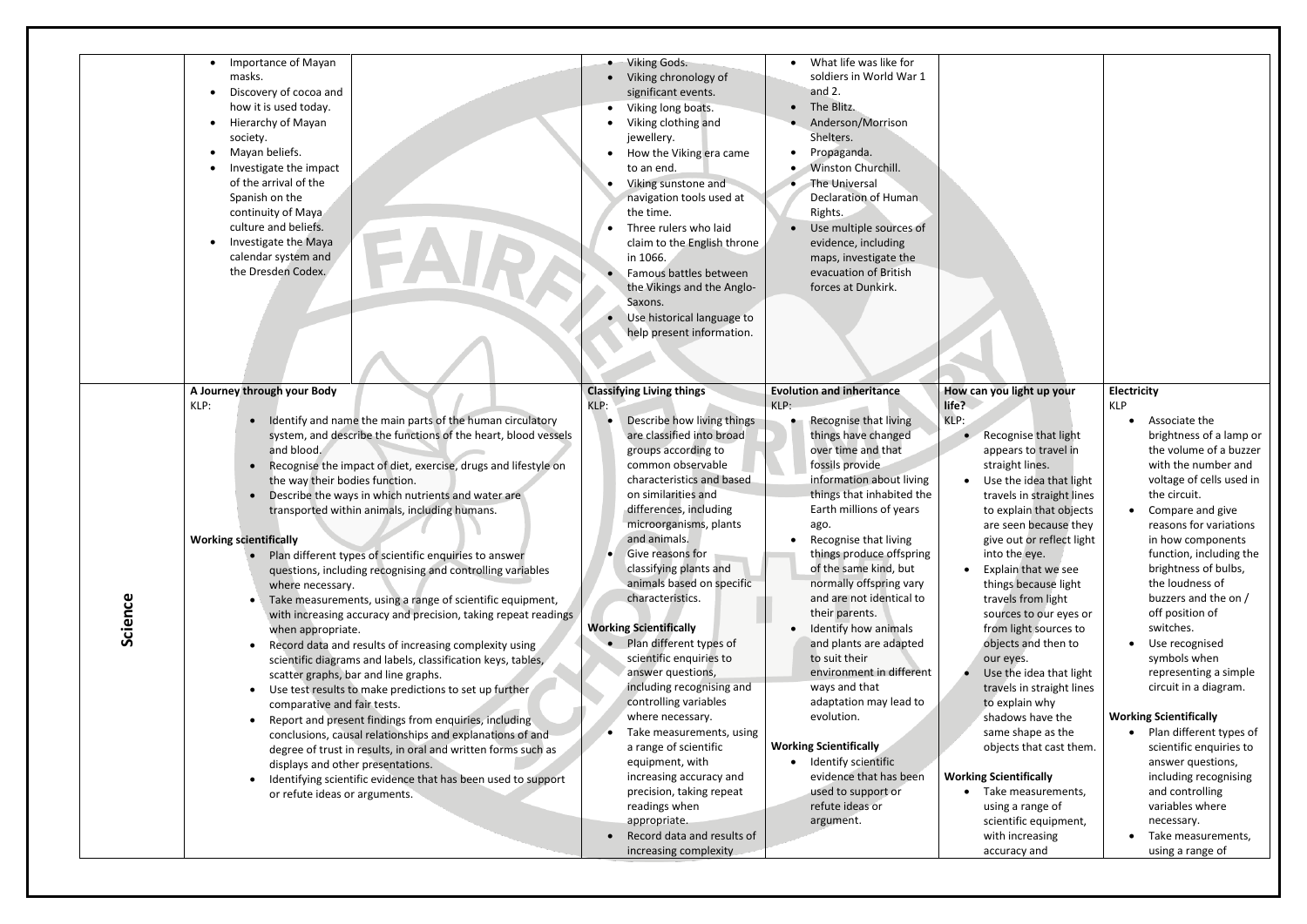| ن<br>ا | Why is Diwali celebrated by both<br><b>Hindus and Sikhs?</b><br>KLP:<br>Explain Hindus beliefs about<br>different forms of God,<br>including the Trimurti.<br>Recall/retell the main events<br>$\bullet$<br>of the story of Rama and Sita.<br>Understand the significance<br>of Rama and Sita.<br>Explain when, why and how<br>$\bullet$<br>Diwali is celebrated.<br>Understand the symbolism<br>and importance of Rangoli<br>Patterns during Diwali<br>celebrations. | What is prayer and meditation?<br>KLP:<br>Recognise and understand<br>the importance of prayer for<br>Christians, Jews and Hindus.<br>Know how important prayer<br>is within a religious<br>community.<br>Understand the different<br>aspects of prayer -<br>forgiveness, adoration,<br>intercession and supplication.<br>Understand what meditation<br>is and its origins (Buddhism).<br><b>Christianity - Christmas</b><br>What is the true meaning of<br>Christmas? | using scientific diagrams<br>and labels, classification<br>keys, tables, scatter<br>graphs, bar and line<br>graphs. Use test results to<br>make predictions to set up<br>further comparative and<br>fair tests.<br>Report and present<br>findings from enquiries,<br>including conclusions,<br>causal relationships and<br>explanations of and<br>degree of trust in results,<br>in oral and written forms<br>such as displays and other<br>presentations.<br>Identify scientific evidence<br>that has been used to<br>support or refute ideas or<br>arguments.<br>How do different religions celebrate birth, coming of age and<br>marriage?<br>KLP:<br>Consider how at key moments, e.g. birth, growing up,<br>marriage religion can be important for some people.<br>Reflect on key moments in their own life.<br>Concept of making a commitment to another person through<br>marriage.<br>Compare how different religions and cultures celebrate<br>marriage (Hindus and Christians).<br>Understand how religious and non-religious marriages differ.<br>$\bullet$<br>Christian beliefs relating to baptism, confirmation and<br>marriage. Significance of Jewish bar/bat Mitzvah.<br>Rituals and promises associated with confirmation in<br>Christianity, and Bar/Bat Mitzvah in Judaism.<br><b>Easter</b><br>KLP: | precision, taking<br>repeat readings when<br>appropriate.<br>Record data and<br>results of increasing<br>complexity using<br>scientific diagrams and<br>labels, classification<br>keys, tables, scatter<br>graphs, bar and line<br>graphs.<br>Use test results to<br>make predictions to<br>set up further<br>comparative and fair<br>test.<br><b>Sex and Relationships</b><br><b>Education</b><br>KLP:<br>Puberty<br>$\bullet$<br>How babies are made<br>• How babies are born<br>What do people believe<br>happens after someone dies?<br>KLP:<br>Special moments in life<br>can be marked by<br>religious ceremonies<br>e.g. childhood to<br>adulthood, funerals.<br>Recognises the key<br>$\bullet$<br>emotions and the<br>power of feelings<br>associated with loss.<br>Reflect on and, where<br>appropriate, share<br>their own feelings<br>about loss.<br>How different religions<br>and cultures mark the<br>death of someone. | scientific equipment,<br>with increasing<br>accuracy and precision,<br>taking repeat readings<br>when appropriate.<br>Record data and<br>$\bullet$<br>results of increasing<br>complexity.<br>Use test results to<br>$\bullet$<br>make predictions to<br>set up further<br>comparative and fair<br>tests.<br>Report and present<br>findings from<br>enquiries, including<br>conclusions.<br>presentations.<br>Identify scientific<br>$\bullet$<br>evidence that has been<br>used to support or<br>refute ideas or<br>arguments.<br>How can religious meaning be<br>expressed through art?<br>KLP:<br>Expressing faith can<br>involve feelings and<br>emotions.<br>expressed through<br>creative and<br>expressive arts.<br>Compare and contrast<br>some of the ways in<br>which believers<br>express their principal<br>beliefs, ideas and<br>teachings through the<br>arts.<br>Art can be sacred and<br>$\bullet$<br>spiritual for believers. |
|--------|-----------------------------------------------------------------------------------------------------------------------------------------------------------------------------------------------------------------------------------------------------------------------------------------------------------------------------------------------------------------------------------------------------------------------------------------------------------------------|------------------------------------------------------------------------------------------------------------------------------------------------------------------------------------------------------------------------------------------------------------------------------------------------------------------------------------------------------------------------------------------------------------------------------------------------------------------------|--------------------------------------------------------------------------------------------------------------------------------------------------------------------------------------------------------------------------------------------------------------------------------------------------------------------------------------------------------------------------------------------------------------------------------------------------------------------------------------------------------------------------------------------------------------------------------------------------------------------------------------------------------------------------------------------------------------------------------------------------------------------------------------------------------------------------------------------------------------------------------------------------------------------------------------------------------------------------------------------------------------------------------------------------------------------------------------------------------------------------------------------------------------------------------------------------------------------------------------------------------------------------------------------------------------------------|----------------------------------------------------------------------------------------------------------------------------------------------------------------------------------------------------------------------------------------------------------------------------------------------------------------------------------------------------------------------------------------------------------------------------------------------------------------------------------------------------------------------------------------------------------------------------------------------------------------------------------------------------------------------------------------------------------------------------------------------------------------------------------------------------------------------------------------------------------------------------------------------------------------------------------------|------------------------------------------------------------------------------------------------------------------------------------------------------------------------------------------------------------------------------------------------------------------------------------------------------------------------------------------------------------------------------------------------------------------------------------------------------------------------------------------------------------------------------------------------------------------------------------------------------------------------------------------------------------------------------------------------------------------------------------------------------------------------------------------------------------------------------------------------------------------------------------------------------------------------------------------------|
|        |                                                                                                                                                                                                                                                                                                                                                                                                                                                                       | KLP:<br><b>Understand what Christians</b><br>celebrate at Christmas.<br>Christians see Jesus as a gift<br>to world bringing love, peace<br>(salvation).<br>Christian concept of<br>salvation.<br>Share ideas and thoughts                                                                                                                                                                                                                                              | Meaning of Crucifixion for Christians.<br>Concept of sacrifice (Christianity).                                                                                                                                                                                                                                                                                                                                                                                                                                                                                                                                                                                                                                                                                                                                                                                                                                                                                                                                                                                                                                                                                                                                                                                                                                           | Recognise the power<br>and importance of<br>memory (memories).<br>Reflect on key<br>moments in their own<br>life.<br>Different religions and<br>cultures have their<br>own beliefs about<br>what happens when                                                                                                                                                                                                                                                                                                                                                                                                                                                                                                                                                                                                                                                                                                                          | Religious beliefs can be<br>Symbolic importance<br>$\bullet$<br>of Islamic art and<br>architecture (e.g.:<br>prayer mats).<br>Images in Christian art<br>$\bullet$<br>(e.g. analysing stain<br>glass windows).<br>Recognises how art is<br>$\bullet$<br>used differently in<br>Christianity and Islam.                                                                                                                                                                                                                                                                                                                                                                                                                                                                                                                                                                                                                                         |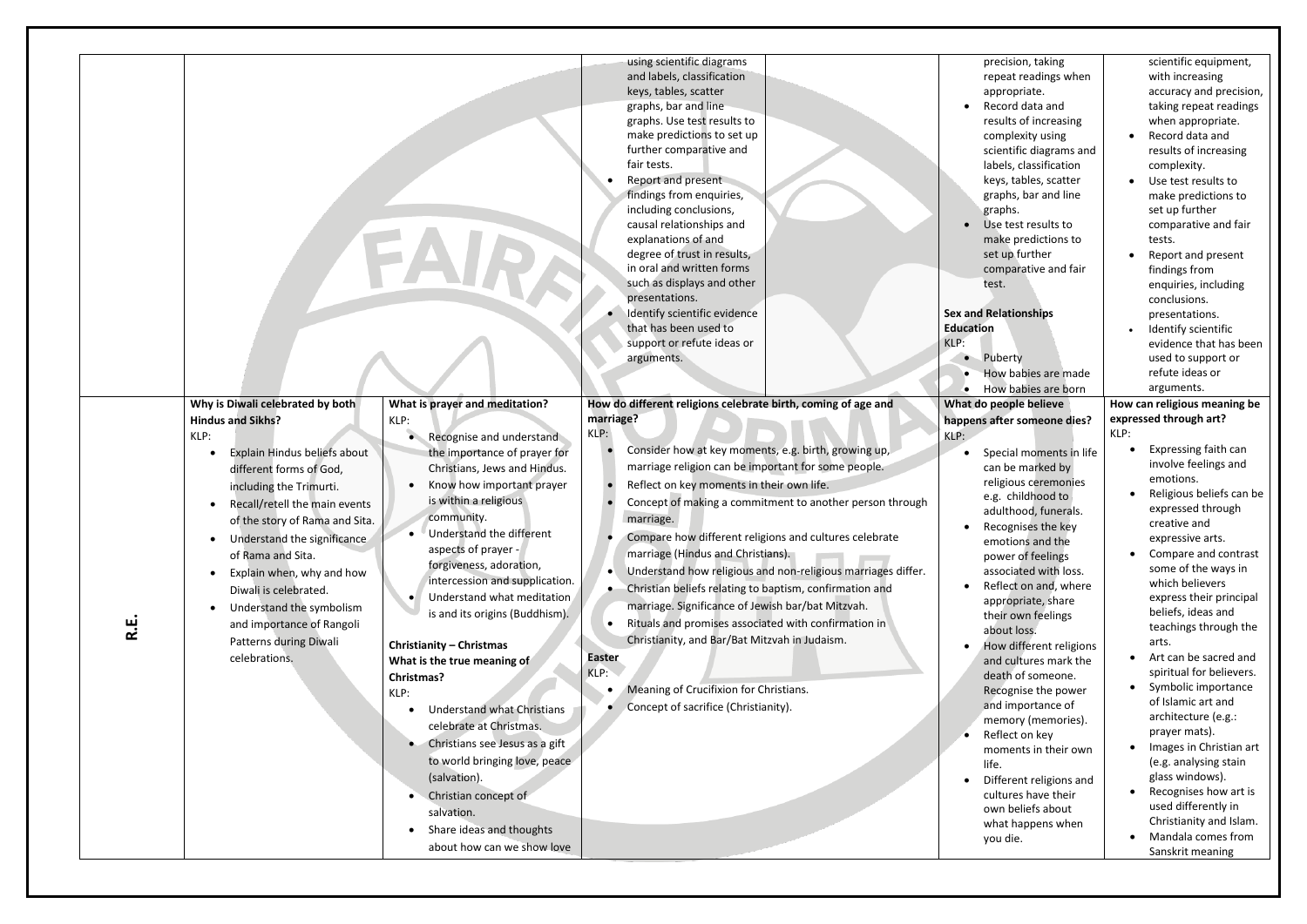|           | Concept of           | 'circle' and that they  |
|-----------|----------------------|-------------------------|
|           | reincarnation        | are a symbolic picture  |
|           | (Hinduism).          | of the universe in      |
| $\bullet$ | Life after Death and | Buddhism often using    |
|           | our own ideas.       | geometric patterns.     |
|           |                      | Buddhists believe of    |
|           |                      | loss and change.        |
|           |                      | Music is used as a form |
|           |                      | of worship (e.g.:       |
|           |                      | Christian hymns).       |
|           |                      |                         |

# **Families** and friendships

• Attraction to others; romantic relationships; civil partnership and marriage.

## and changing

• Human reproduction and birth. • Increasing independence; managing transitions.

### **The Explosion of Pop Art** otlight: Andy Warhol ocus: digital media, drawing, painting

| <b>PSHE (including RSHE)</b> | and peace in our<br>home/school or wider<br>community.<br>Identity, Society, Equality and Belonging<br>KLP:<br>Valuing diversity; challenging discrimination and stereotypes.<br>$\bullet$<br><b>Keeping safe</b><br>KLP:<br>Keeping personal information safe; regulations and choices; drug use<br>$\bullet$<br>and the law; drug use and the media.<br><b>Money and Work</b><br>KLP:<br>Influences and attitudes to money; money and financial risks.<br>$\bullet$ | <b>Respecting ourselves and others</b><br>KLP:<br>Expressing opinions and respecting other points of view,<br>including discussing topical issues.<br>Safe relationships<br>KLP:<br>Recognising and managing pressure; consent in different<br>situations.<br><b>Physical health and Mental wellbeing</b><br>KLP:<br>What affects mental health and ways to take care of it;<br>managing change, loss and bereavement; managing time<br>online. | <b>Families</b><br>KLP:<br><b>Growing</b><br>KLP:  |
|------------------------------|-----------------------------------------------------------------------------------------------------------------------------------------------------------------------------------------------------------------------------------------------------------------------------------------------------------------------------------------------------------------------------------------------------------------------------------------------------------------------|-------------------------------------------------------------------------------------------------------------------------------------------------------------------------------------------------------------------------------------------------------------------------------------------------------------------------------------------------------------------------------------------------------------------------------------------------|----------------------------------------------------|
|                              | <b>The Art of Anatomy</b><br>Artist Spotlight: Albrecht Durer<br>Media Focus: drawing, pencil sketches, printing<br>KLP:<br>Investigate Leonardo da Vinci's Vitruvian Man drawing.<br>$\bullet$<br>Investigate and critique the use of the ball-and-socket technique                                                                                                                                                                                                  | <b>Media literacy and Digital Resilience:</b><br>Evaluating media sources and sharing things online.<br><b>Art and Religion</b><br>Artist Spotlight: El Greco<br>Media Focus: glass painting, collage, painting<br>KLP:<br>Religious Art and Spiritual Themes.<br>Images and stories depicted in stained glass windows.                                                                                                                         | <b>The Explo</b><br>Artist Spo<br>Media Fo<br>KLP: |
| Design<br>Art &              | through depicting the human body in a series of different action<br>poses.<br>Similarities between sculptures by Auguste Rodin with the work of<br>Ancient Greek sculptors.<br>Dürer's use of grey wash and opaque white colours.<br>$\bullet$<br>Comparing and contrasting how artists use of colour choices add to<br>the expressive detail of their work.<br>Connections between the works of Leonardo da Vinci and the artistic<br>styles of Albrecht Dürer.      | Connection with Islamic Art Work.<br>Compare and contrast El Greco's human form in his paintings<br>with the human sculptures of Auguste Rodin.<br>El Greco's style of Art and comparisons with the typical<br>features of later Expressionist artists.<br>Create own spiritual painting which uses similar effects to El<br>Greco's painting The Adoration of the Shepherds in order to<br>evoke feelings of wonder.                           |                                                    |

Eduardo Paolozzi and his influence in the development of Pop art.

Create your own piece of modern Pop art in the style of an American pop artist.

Andy Warhol's Pop art and his influence on the work of modern-day artists like Banksy, for example.

• Lichtenstein's Pop Art Style.

• Dadaism Art Movement.

• Warhol's use of bright colours.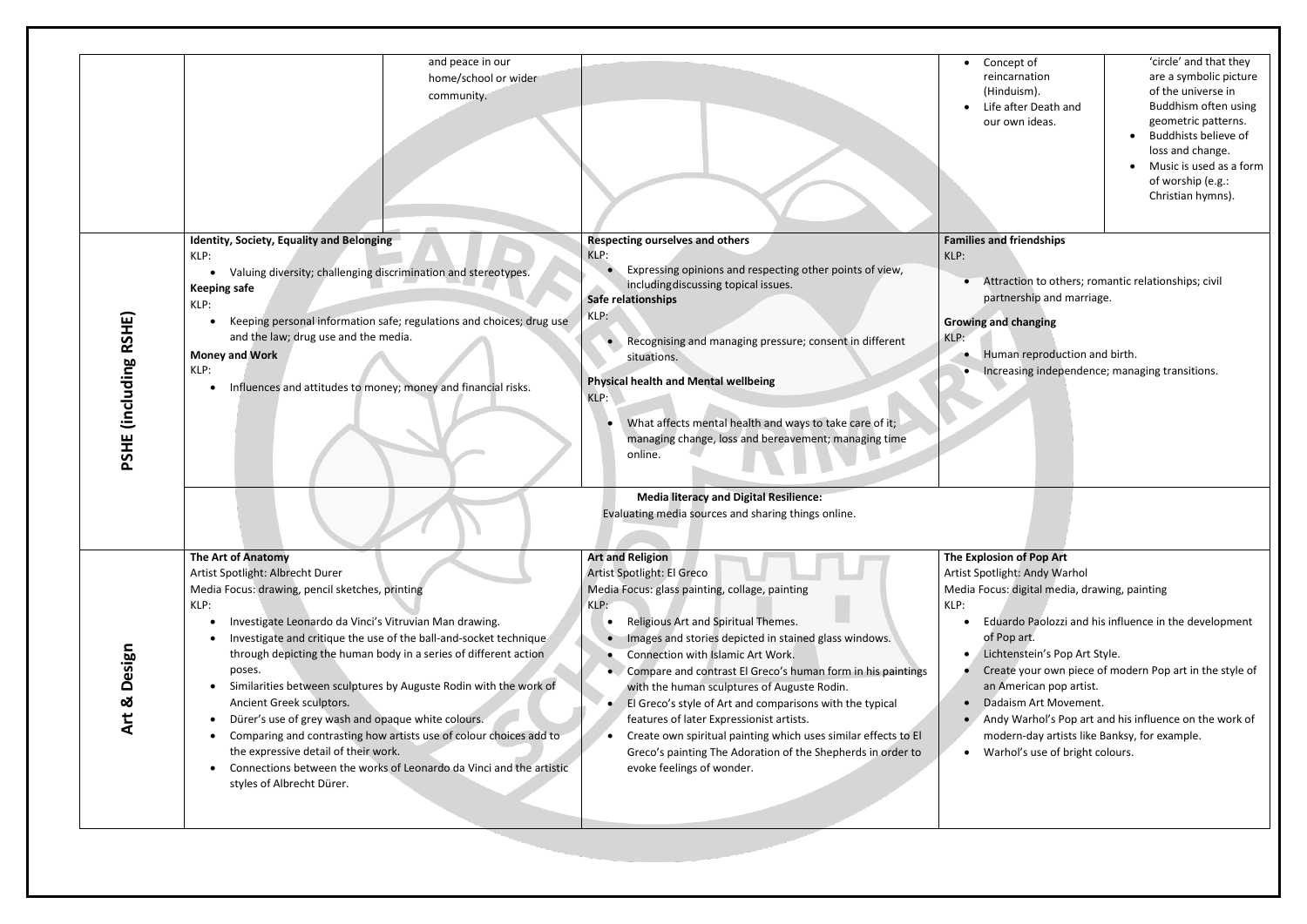#### **Biome Shoebox**

- ating miniature biomes using a range of carefully ected materials to represent a chosen biome.
- ign, plan and improve
- riew and evaluate, identifying successes and points improvement

#### **A Friend**

en & appraise sic by Carole King sidering; style icators, structure, trument, voices and sical dimensions. y and copy back ng up to 3 notes. y instrumental ts with the song by and/or from tation using the sy or medium part. orovise using up to otes.

mpose a simple lody using simple thms choosing

| Technology<br>Design & | Design and make a Mayan<br>Mask.<br>KLP:<br>Research the historical<br>$\bullet$<br>factors that link to their<br>design.<br>• Consider culture and<br>society in their designs.<br>• Justify and evaluate their<br>plan.<br>• Adapt plans, tools and<br>materials if required.<br>• Use tools and materials<br>precisely to shape clay.<br>Making a healthy sandwich.<br>KLP:<br>Use market research to<br>inform plans.<br>Work within<br>constraints. Follow<br>and refine their plans.<br>Justify and evaluate<br>their plan.<br>Adapt plans, tools and<br>materials if required.<br>Use tools and materials<br>precisely and safely i.e.<br>knives to cut, spread<br>and slice.<br>Taste test and evaluate |                                                                                                                                                                                                                                                                                                                                                                                                                                                                                                                                                                                                       | <b>Viking Jewellery.</b><br>KLP:<br>Consider culture and<br>society in their designs.<br>Use tools and materials<br>precisely to shape clay.<br>Adapt plans, tools and<br>materials if required.<br>Designing and making a Viking<br>long boat.<br>KLP:<br>Research the historical<br>factors that link to their<br>design.<br>Follow and refine their<br>plans.<br>Adapt plans, tools and<br>materials if required.<br>Use tools and materials<br>precisely and safely<br>(household materials). | Design and make a WW2<br><b>Anderson Shelter.</b><br>KLP:<br>Research the historical<br>$\bullet$<br>factors that link to their<br>design.<br>Follow and refine their<br>plans.<br>Adapt plans, tools and<br>materials if required.<br>Use tools and materials<br>$\bullet$<br>precisely and safely<br>(household materials).<br>Discuss whether it is fit<br>for purpose.                                                                                                   | <b>Biome Shoebo</b><br>KLP:<br>Creati<br>select<br>Desigr<br>Review<br>for im                                                                                                                          |
|------------------------|-----------------------------------------------------------------------------------------------------------------------------------------------------------------------------------------------------------------------------------------------------------------------------------------------------------------------------------------------------------------------------------------------------------------------------------------------------------------------------------------------------------------------------------------------------------------------------------------------------------------------------------------------------------------------------------------------------------------|-------------------------------------------------------------------------------------------------------------------------------------------------------------------------------------------------------------------------------------------------------------------------------------------------------------------------------------------------------------------------------------------------------------------------------------------------------------------------------------------------------------------------------------------------------------------------------------------------------|---------------------------------------------------------------------------------------------------------------------------------------------------------------------------------------------------------------------------------------------------------------------------------------------------------------------------------------------------------------------------------------------------------------------------------------------------------------------------------------------------|------------------------------------------------------------------------------------------------------------------------------------------------------------------------------------------------------------------------------------------------------------------------------------------------------------------------------------------------------------------------------------------------------------------------------------------------------------------------------|--------------------------------------------------------------------------------------------------------------------------------------------------------------------------------------------------------|
| Music                  | their final product.<br><b>Happy</b><br>KLP:<br>Identify style indicators<br>in a piece of music<br>focusing on; sounds,<br>instruments and<br>musical dimensions<br>that can be heard.<br>Use glockenspiels or<br>recorders to play and<br>copy back using up to 3<br>notes.<br>Play instrumental parts<br>with the song by ear<br>and/or from notation<br>using the easy or<br>medium part.<br>Improvise using up to 3<br>notes.                                                                                                                                                                                                                                                                              | <b>Classroom Jazz 2</b><br>KLP:<br>Listen & appraise: Bacharach<br>Anorak and Meet The Blues focusing<br>on what style indicators can be<br>heard.<br>Describe the structure and what<br>instruments/voices you can heard.<br>Play instrumental parts with the<br>music by ear using the notes C, D, E,<br>F, G, A, B + C. And C, Bb, G, F + C<br>(Meet The Blues).<br>Improvise in Bacharach Anorak<br>using the notes C, D, E, F, G, A, B +<br>C.<br>Improvise in a Blues style using the<br>notes C, Bb, G, $F + C$ .<br>Understand what Blues music is and<br>listen to a variety of Blues music. | <b>A New Year Carol</b><br>KLP:<br>Listen to music by Britten<br>and alternative cover<br>versions.<br>Discuss the mood and<br>story told in a piece of<br>music.<br>Participate in games<br>exploring the pulse,<br>rhythm and pitch.<br>Learn to clap some of the<br>rhythms used in the song.<br>Learn some musical<br>phrases that you will sing<br>in the song including<br>extension rhythm and<br>pitch patterns.                                                                          | <b>Music and Me</b><br>KLP:<br>Explore the concept of<br>'identity' – the various<br>elements that shape us.<br>- Understand how social<br>and cultural differences<br>influence music.<br>Try out different ways of<br>making their own music,<br>while exploring the work<br>of some of the most<br>influential women in<br>music over the last 100<br>years.<br>Listen and explore the<br>work of multiple<br>musicians including;<br>Shiva Feshareki, Eska<br>Mtungwazi, | You've Got A<br>KLP:<br>Listen<br>music<br>consid<br>indicat<br>instrui<br>musica<br>Play a<br>using<br>Play ir<br>parts \<br>ear an<br>notati<br>easy o<br>Impro<br>3 note<br>Comp<br>melod<br>rhythr |

#### **Reflect, Rewind and Replay**  KLP:

- Revisit songs and musical activities, exploring a context for the History of Music and the beginnings of the Language of Music.
- Listen with attention to detail and recall sounds with increasing aural memory.
- Continue to embed the foundations of the interrelated dimensions of music using voices and instruments.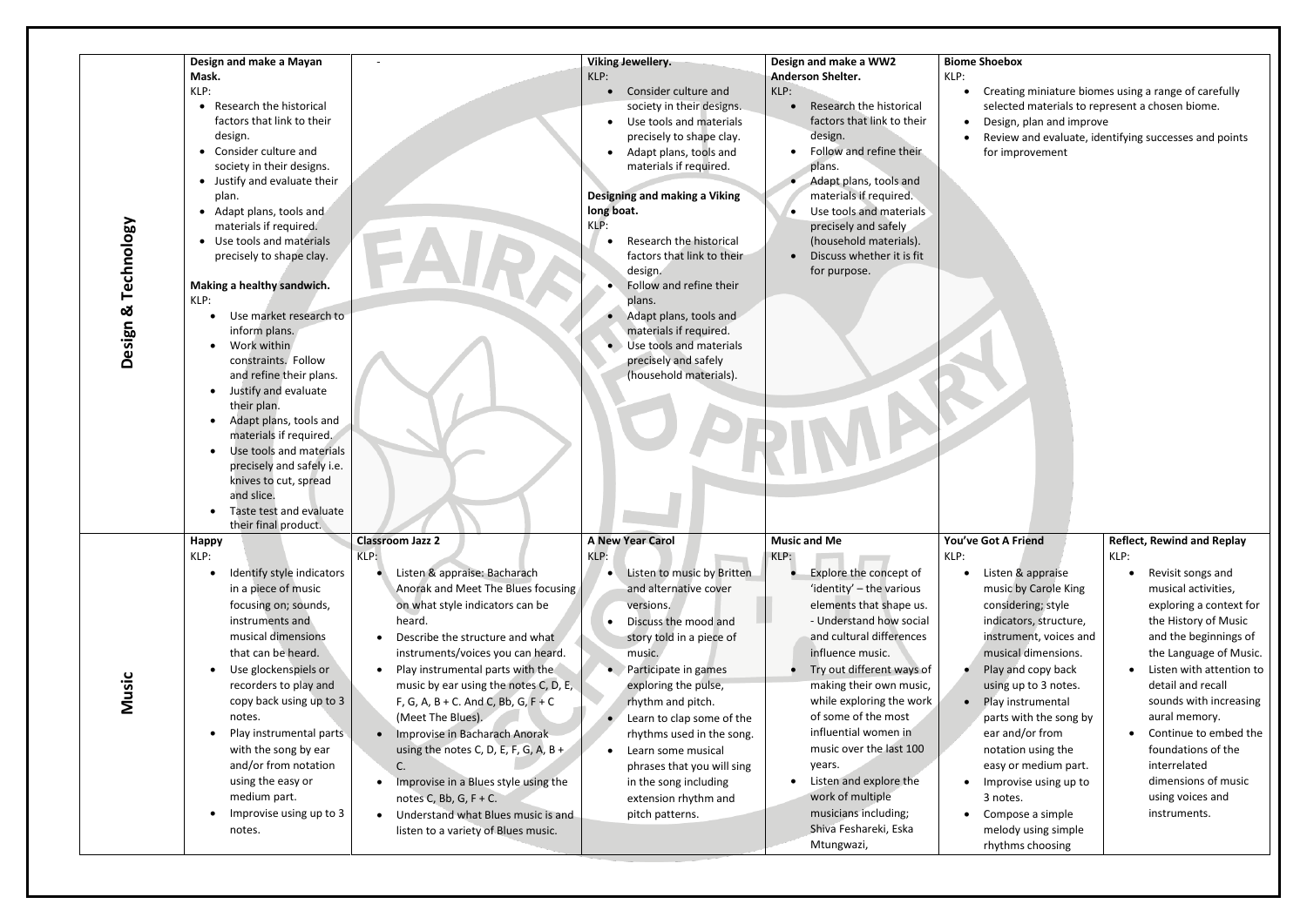|           | -Compose a simple melody<br>using simple rhythms choosing<br>from the notes A, $G + B$ or C, E,<br>$G, A + B.$<br>- Listen to five other songs and<br>recognise the style of music.<br>-Perform and record a<br>performance with<br>accompanying instruments and<br>choreography.                                                                                                                                                                                                       | Improvise and compose music for a<br>range of purposes using the inter-<br>related dimensions of music to<br>create a piece of Blues Music.                                                                                                                                                                                                                                                                    | Singing in unison in it's<br>original style, and the<br>Urban Gospel version.                                                                                                                                                                                                                                                     | Afrodeutsche, Anna<br>Meredith.<br>• Discover that music<br>offers a way of exploring<br>and expressing our<br>identity, giving us<br>confidence, power and<br>purpose.<br>Play and perform in solo<br>and ensemble contexts,<br>using their voices and<br>playing musical<br>instruments with<br>increasing accuracy,<br>fluency, control and<br>expression. | from the notes $E, G +$<br>A or E, G, A, C + D.                                                                                                                                                                                                                                                                                                                             | • Sing and play<br>instruments within a<br>song.<br>Improvisation using<br>voices and<br>instruments. -<br>Compose, share and<br>perform the learning<br>that has taken place.<br>• Appreciate and<br>understand a wide<br>range of high-quality<br>live and recorded<br>music drawn from<br>different traditions and<br>from great composers<br>and musicians.                                                           |
|-----------|-----------------------------------------------------------------------------------------------------------------------------------------------------------------------------------------------------------------------------------------------------------------------------------------------------------------------------------------------------------------------------------------------------------------------------------------------------------------------------------------|----------------------------------------------------------------------------------------------------------------------------------------------------------------------------------------------------------------------------------------------------------------------------------------------------------------------------------------------------------------------------------------------------------------|-----------------------------------------------------------------------------------------------------------------------------------------------------------------------------------------------------------------------------------------------------------------------------------------------------------------------------------|---------------------------------------------------------------------------------------------------------------------------------------------------------------------------------------------------------------------------------------------------------------------------------------------------------------------------------------------------------------|-----------------------------------------------------------------------------------------------------------------------------------------------------------------------------------------------------------------------------------------------------------------------------------------------------------------------------------------------------------------------------|---------------------------------------------------------------------------------------------------------------------------------------------------------------------------------------------------------------------------------------------------------------------------------------------------------------------------------------------------------------------------------------------------------------------------|
| Computing | <b>Internet communication</b><br>KLP:<br>Recognising how the<br>WWW can be used to<br>communicate and be<br>searched to find<br>information.                                                                                                                                                                                                                                                                                                                                            | Webpage creation<br>KLP:<br>Designing and creating webpages,<br>giving consideration to copyright,<br>aesthetics and navigation.                                                                                                                                                                                                                                                                               | <b>Variables in games</b><br>KLP:<br>Exploring variables when<br>designing and coding a<br>game.                                                                                                                                                                                                                                  | <b>Introduction to spreadsheets</b><br>KLP:<br>• Answering questions by<br>using spreadsheets to<br>organise and calculate<br>data.                                                                                                                                                                                                                           | 3D modelling<br>KLP:<br>Planning, developing,<br>and evaluating 3D<br>computer models of<br>physical objects.                                                                                                                                                                                                                                                               | <b>Sensing</b><br>KLP:<br>Designing and coding a<br>project that captures<br>inputs from a physical<br>device.                                                                                                                                                                                                                                                                                                            |
| ட்        | <b>Netball</b><br>KLP:<br>• To further develop<br>knowledge of attacking<br>and defending.<br>• To know how to<br>intercept a pass.<br>• To know how to invade<br>as a team.<br>• To communicate<br>effectively with team<br>mates.<br>To develop<br>$\bullet$<br>sportsmanship<br>• Know the positions in<br>Netball.<br>Know the rules and<br>$\bullet$<br>how to score games.<br><b>Sports Leader Sessions:</b><br>KLP:<br>Small team games.<br>$\bullet$<br>• Play Leader training. | <b>Sports Hall Athletics</b><br>KLP:<br>Throw a javelin, discus and shotput<br>for furthest distance.<br>Jump as high and as far as possible.<br>$\bullet$<br>Use arms to power a sprint.<br>$\bullet$<br>Jump over hurdles.<br>Record measurements of distance<br>and speed/time.<br>Bleep Test - Running Skills.<br>Exchange a baton with success.<br>Lead a small group through a short<br>warm-up routine. | Football<br>KLP:<br>• To develop teamwork.<br>To consolidate knowledge<br>of defending.<br>To dribble a ball with<br>control and fluency using<br>foot.<br>To consolidate knowledge<br>of attacking.<br>To strike a ball or object<br>towards a target or goal<br>with power and accuracy.<br>Understand rules and<br>keep score. | Dance (World War 2)<br>KLP:<br>Able to move with a<br>range of dynamics to<br>express different<br>emotions.<br>• Able to execute<br>jitterbug actions.<br>• Able to develop<br>relationships - leading<br>and following.<br>• Able to demonstrate<br>unison as a group.<br>• Able to demonstrate<br>and create shapes<br>representing unity.                 | <b>Athletics</b><br>KLP:<br>Learn to measure &<br>record performance<br>• To train the body to<br>run for a longer<br>duration.<br>To sustain pace over<br>longer distances.<br>To choose appropriate<br>techniques for specific<br>events<br>• Complete and<br>Compare Bleep Test<br>results<br>Compare<br>times/distances.<br>Record and challenge<br>own personal bests. | <b>Rounders</b><br>KLP:<br>$\bullet$ To field as a<br>collaborative team<br>unit.<br>• To strike a ball or<br>object 'cleanly' using a<br>rounders bat.<br>• To retrieve, intercept<br>and stop a ball when<br>fielding.<br>To strike a ball or<br>object using both sides<br>of the body.<br>Bowl accurately to a<br>'hitter'<br>• Understand the rules<br>of rounders.<br>Recognise their own<br>and other's strengths. |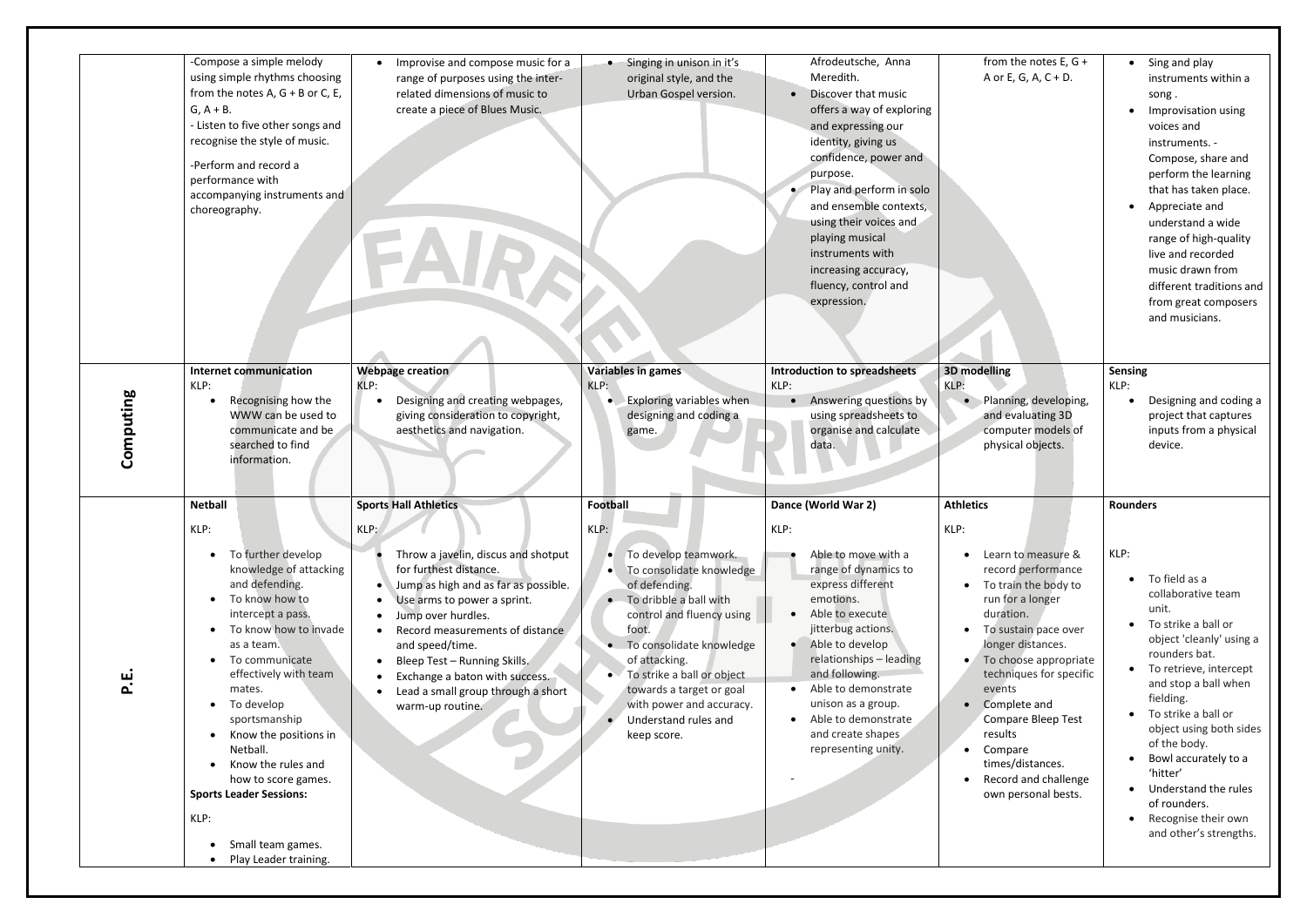|             | Evaluating activities<br>and perfecting games.<br>Following and setting<br>$\bullet$<br>rules.<br>Explaining<br>games/activities to<br>others.<br>Use of equipment<br>sensibly and safely.                                                                                                    |                                                                                                                                                                                                                                                                                                                                    |                                                                                                                                                                                                                                                                                                                                                                                                                                                                                   |                                                                                                                                                                                                                                                                                                                                                                                                                                                                               |                                                                                                                                                                                                                                                                                                     |
|-------------|-----------------------------------------------------------------------------------------------------------------------------------------------------------------------------------------------------------------------------------------------------------------------------------------------|------------------------------------------------------------------------------------------------------------------------------------------------------------------------------------------------------------------------------------------------------------------------------------------------------------------------------------|-----------------------------------------------------------------------------------------------------------------------------------------------------------------------------------------------------------------------------------------------------------------------------------------------------------------------------------------------------------------------------------------------------------------------------------------------------------------------------------|-------------------------------------------------------------------------------------------------------------------------------------------------------------------------------------------------------------------------------------------------------------------------------------------------------------------------------------------------------------------------------------------------------------------------------------------------------------------------------|-----------------------------------------------------------------------------------------------------------------------------------------------------------------------------------------------------------------------------------------------------------------------------------------------------|
| hglish<br>靣 | <b>Skellig</b><br>KLP:<br>Protagonist study.<br>Explore key themes<br>and setting.<br>Detailed setting<br>$\bullet$<br>description.<br><b>Balanced argument for</b><br>and against home<br>schooling.<br>Film adaptation.<br>Poetry<br>Writing in role<br>Diary entry<br><b>William Blake</b> | There's a boy in a girl's bathroom.<br>$KLP$ :<br>Poetry.<br>$\bullet$<br>Protagonist study.<br>Diary from the perspective of a<br>child.<br>Dialogue between characters.<br>$\bullet$<br>Formal education report about the<br>$\bullet$<br>main character.<br>Writing an email in role<br>$\bullet$<br>Drama and hot seating<br>٠ | <b>Macbeth</b><br>KLP:<br>To explore the themes of a<br>Shakespeare tragedy.<br>To explore complex<br>relationships within story<br>To begin to understand<br>the language of<br>Shakespeare.<br>Setting description of the<br>heaths.<br>Re-enactment of the<br>battle.<br>A detailed description of<br>the battle.<br>Letter from the<br>perspective of the<br>protagonist.<br><b>Biography of</b><br>$\bullet$<br>Shakespeare's life.<br>Links to Viking myths and<br>legends. | <b>Goodnight Mister Tom</b><br>KLP:<br>Protagonist thoughts<br>and feelings.<br>Poetry.<br>Newspaper article for<br>the declaration of war.<br>Emotive letter from a<br>soldier's perspective<br>with a focus on<br>flashbacks.<br>Diary entry from<br>Williams perspective -<br>focus on character tone.<br>Film adaptation review<br>Drama/hot seating<br>Drawing characters and<br>settings<br>Writing in role, letters as<br>Mr Tom.<br>Film review<br>Character analysis | Floodland<br>KLP:<br>To er<br>with<br>whic<br>emp<br>To e<br>and i<br>deve<br>ideas<br>discu<br>To de<br>respo<br>throu<br>story<br>artw<br>To w<br>orde<br>deve<br>chara<br>To w<br>confi<br>purp<br>audi<br>Desc<br>islan<br>Prota<br><b>New</b><br>Lette<br>Writ<br>Poet<br>Pers<br>Free<br>oppc |
| <b>SPaG</b> | <b>Punctuation</b><br>Using relative clauses<br>beginning with who,<br>which, where, when,<br>whose, that or with an                                                                                                                                                                          | <b>Punctuation</b><br>Subjunctive Form- recognising<br>$\bullet$<br>vocabulary and structures that is<br>appropriate for formal speech and<br>writing, including subjunctive forms                                                                                                                                                 | <b>Punctuation</b><br>Using a colon to introduce<br>a list Use of semicolons<br>within lists Punctuating<br>bullet points consistently                                                                                                                                                                                                                                                                                                                                            | <b>Punctuation</b><br>Recognising vocabulary<br>and structures that is<br>appropriate for formal<br>speech and writing,                                                                                                                                                                                                                                                                                                                                                       | Punctuation<br>Cohe<br>acros<br>using<br>cohe<br>repe                                                                                                                                                                                                                                               |

| dland |                             |      | <b>SENSATIONAL Poems</b>        |
|-------|-----------------------------|------|---------------------------------|
|       |                             |      | Inspired by the senses          |
|       | To engage children          |      | by Roger McGough                |
|       | with a story with           |      |                                 |
|       | which they will             | KLP: |                                 |
|       | empathise                   |      | The Magic of the Brain          |
|       | To explore themes           |      | Jenny Joseph                    |
|       | and issues, and             |      | Performance poetry (            |
|       | develop and sustain         |      | Vegan Delight                   |
|       | ideas through               |      | Benjamin Zephaniah)             |
|       | discussion                  |      | <b>Preludes TS Elliott</b>      |
|       | To develop creative         |      | Creating poems in the           |
|       | responses to the text       |      | style of a poet                 |
|       | through drama,              |      | Poetic features of              |
|       | storytelling and<br>artwork |      | simile, metaphor,               |
|       | To write in role in         |      | syllables,                      |
|       | order to explore and        |      | onomatopoeia.                   |
|       | develop empathy for         |      | To read, enjoy and              |
|       | characters.                 |      | respond to poetry<br>To broaden |
|       | To write with               |      | understanding of                |
|       | confidence for real         |      | writers' use of                 |
|       | purposes and                |      | language                        |
|       | audiences                   |      | To prepare poems to             |
|       | Description of Eel's        |      | read aloud and                  |
|       | island.                     |      | perform.                        |
|       | Protagonist study.          |      | To compose poetry               |
|       | Newspaper report.           |      |                                 |
|       | Letter writing              |      |                                 |
|       | Writing in role             |      |                                 |
|       | Poetry                      |      |                                 |
|       | Persuasive speeches         |      |                                 |
|       | Free writing                |      |                                 |
|       | opportunities.              |      |                                 |
|       | ctuation                    |      | Consolidation (Key              |
|       | Cohesion Linking ideas      |      | Stage 2) Coverage of all        |
|       | across paragraphs           |      | KS2 Grammar,                    |
|       | using a wider range of      |      | Vocabulary and                  |
|       | cohesive devices:           |      | Punctuation objectives          |
|       | repetition of a word or     |      |                                 |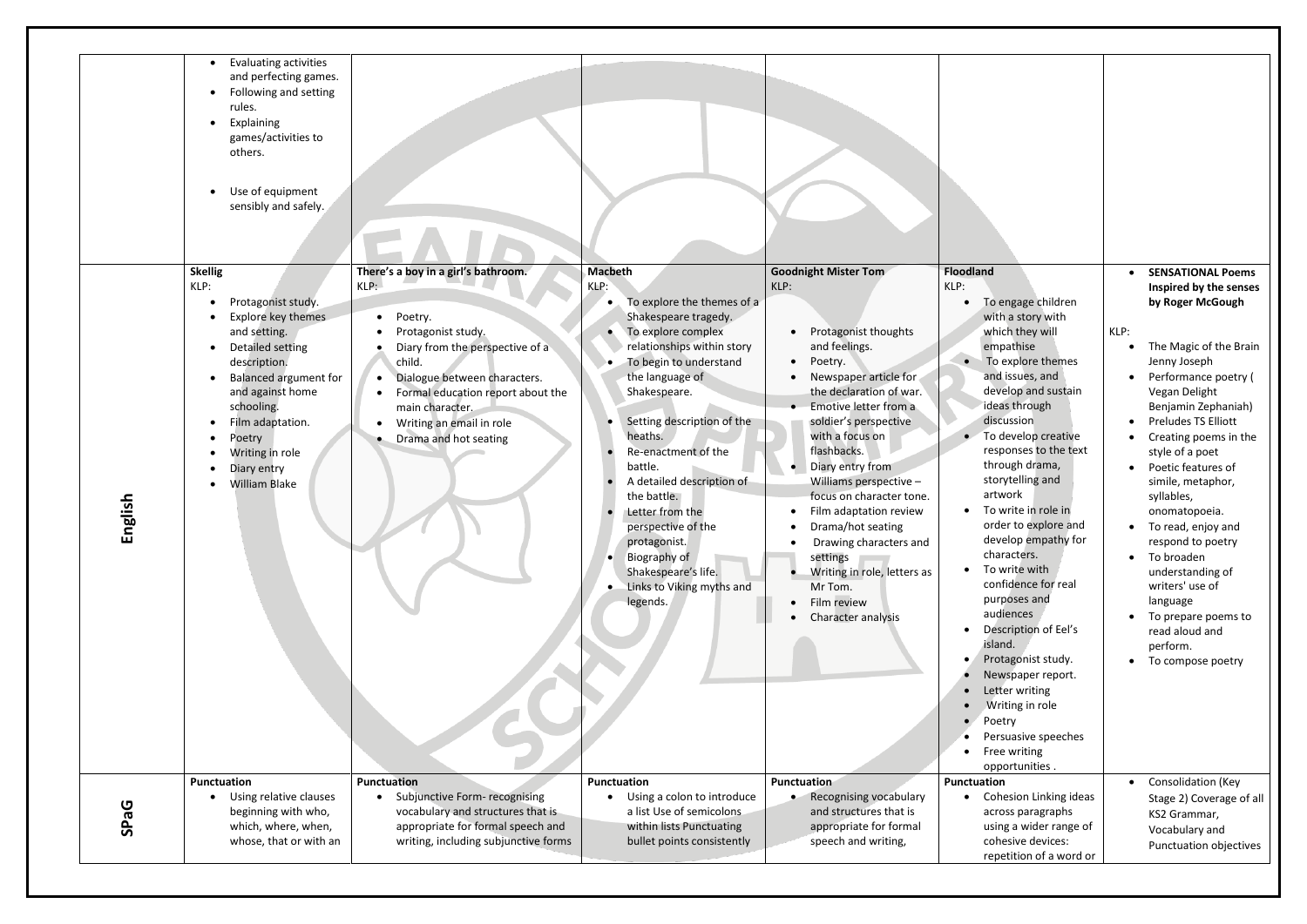|       | pronoun<br>Using modal verbs to<br>indicate degrees of<br>possibility<br>Using adverbs to<br>indicate degrees of<br>possibility<br>Using brackets, dashes<br>or commas to indicate<br>parenthesis<br>Using expanded noun<br>phrases to convey<br>complicated<br>information concisely<br>Using the perfect form<br>of verbs to mark<br>relationships of time<br>and cause<br>Using commas to<br>clarify meaning or<br>avoid ambiguity in<br>writing<br>Synonyms and<br>Antonyms - how words<br>are related by meaning<br>as synonyms and<br>antonyms [for<br>example, big, large,<br>little]<br><b>Spelling</b><br>Homophones & Near<br><b>Homophones: Nouns</b><br>that end in -ce/-cy and<br>verbs that end in -se/-<br>sy Adjectives ending in<br>-ant into nouns ending<br>in-ance/-ancy<br>Adjectives ending in -<br>ent into nouns ending<br>in-ence/-ence<br><b>Place Value</b> | typical of informal speech and<br>vocabulary appropriate for formal<br>speech and writing [for example,<br>find out - discover; ask for -<br>request; go in - enter]<br>The difference between structures<br>typical of informal speech and<br>structures appropriate for formal<br>speech and writing [for example,<br>the use of question tags: He's your<br>friend, isn't he?, or the use of<br>subjunctive forms such as If I were<br>or Were they to come in some very<br>formal writing and speech])<br>Recognising subjunctive forms<br><b>Spelling</b><br>Words ending in -able<br>Words ending in -ably<br>Word families based on common<br>words, showing how words are<br>related in form and meaning<br>Creating diminutives using prefixes<br>microor mini<br>Fractions, Percentages, Ratio and | points to list information<br>Active and Passive -<br>using passive verbs to<br>affect the presentation of<br>information in a sentence<br>using semi-colons to mark<br>boundaries between<br>independent clauses<br>Using colons to mark<br>boundaries between<br>independent clauses.<br>Using dashes to mark<br>boundaries between<br>independent clauses<br>Hyphens - using hyphens<br>to avoid ambiguity [for<br>example, man eating<br>shark versus maneating<br>shark, or recover versus<br>recover<br><b>Spelling</b><br>Adding suffixes beginning<br>$\bullet$<br>with vowel letters to<br>words ending in -fer<br>Words with a long /e/<br>sound spelt 'ie' or 'ei' after<br>c (and exceptions)<br>Words with the long /e/<br>sound spelt 'ie' or 'ei' after<br>c (and exceptions)<br>Word families based on<br>common words, showing<br>how words are related in<br>form and meaning<br>Statutory spellings<br>challenge<br><b>Place Value</b> | forms<br>The difference between<br>vocabulary typical of<br>informal speech and<br>vocabulary appropriate<br>for formal speech and<br>writing [for example,<br>find out - discover; ask<br>for $-$ request; go in $-$<br>enter]<br>The difference between<br>structures typical of<br>informal speech and<br>structures appropriate<br>for formal speech and<br>writing [for example,<br>the use of question tags:<br>He's your friend, isn't<br>he?, or the use of<br>subjunctive forms such<br>as If I were or Were they<br>to come in some very<br>formal writing and<br>speech]<br><b>Spelling</b><br>Words with endings<br>which sound like /shuhl/<br>Words with a 'soft c'<br>spelt /ce/<br>Word families based on<br>common words,<br>showing how words are<br>related in form and<br>meaning<br><b>Statutory Spelling</b><br>Challenge Words<br><b>Addition and Subtraction</b> | con<br>exa<br>adv<br>the<br>con<br>con<br>ellip<br>[for<br>hea<br>hea<br>bull<br>stru<br><b>Spelling</b><br>Wo<br>on o<br>sho<br>are<br>and<br>$\bullet$ Wo<br>nou<br>Wo<br>٠<br>/o/:<br><b>OW</b><br>$\bullet$ Wo<br>Wo<br><b>Place Value</b> |
|-------|----------------------------------------------------------------------------------------------------------------------------------------------------------------------------------------------------------------------------------------------------------------------------------------------------------------------------------------------------------------------------------------------------------------------------------------------------------------------------------------------------------------------------------------------------------------------------------------------------------------------------------------------------------------------------------------------------------------------------------------------------------------------------------------------------------------------------------------------------------------------------------------|--------------------------------------------------------------------------------------------------------------------------------------------------------------------------------------------------------------------------------------------------------------------------------------------------------------------------------------------------------------------------------------------------------------------------------------------------------------------------------------------------------------------------------------------------------------------------------------------------------------------------------------------------------------------------------------------------------------------------------------------------------------------------------------------------------------|-----------------------------------------------------------------------------------------------------------------------------------------------------------------------------------------------------------------------------------------------------------------------------------------------------------------------------------------------------------------------------------------------------------------------------------------------------------------------------------------------------------------------------------------------------------------------------------------------------------------------------------------------------------------------------------------------------------------------------------------------------------------------------------------------------------------------------------------------------------------------------------------------------------------------------------------------------------|------------------------------------------------------------------------------------------------------------------------------------------------------------------------------------------------------------------------------------------------------------------------------------------------------------------------------------------------------------------------------------------------------------------------------------------------------------------------------------------------------------------------------------------------------------------------------------------------------------------------------------------------------------------------------------------------------------------------------------------------------------------------------------------------------------------------------------------------------------------------------------------|------------------------------------------------------------------------------------------------------------------------------------------------------------------------------------------------------------------------------------------------|
| Maths | Read, write, order and                                                                                                                                                                                                                                                                                                                                                                                                                                                                                                                                                                                                                                                                                                                                                                                                                                                                 | Proportion                                                                                                                                                                                                                                                                                                                                                                                                                                                                                                                                                                                                                                                                                                                                                                                                   | Count forwards or backwards                                                                                                                                                                                                                                                                                                                                                                                                                                                                                                                                                                                                                                                                                                                                                                                                                                                                                                                               | Add and subtract whole                                                                                                                                                                                                                                                                                                                                                                                                                                                                                                                                                                                                                                                                                                                                                                                                                                                                   | Cou                                                                                                                                                                                                                                            |
|       | compare numbers up                                                                                                                                                                                                                                                                                                                                                                                                                                                                                                                                                                                                                                                                                                                                                                                                                                                                     | Identify common factors, common                                                                                                                                                                                                                                                                                                                                                                                                                                                                                                                                                                                                                                                                                                                                                                              | in steps of integers, decimals                                                                                                                                                                                                                                                                                                                                                                                                                                                                                                                                                                                                                                                                                                                                                                                                                                                                                                                            | numbers and decimals                                                                                                                                                                                                                                                                                                                                                                                                                                                                                                                                                                                                                                                                                                                                                                                                                                                                     | bac                                                                                                                                                                                                                                            |
|       | to 10 000 000                                                                                                                                                                                                                                                                                                                                                                                                                                                                                                                                                                                                                                                                                                                                                                                                                                                                          | multiples and prime numbers.                                                                                                                                                                                                                                                                                                                                                                                                                                                                                                                                                                                                                                                                                                                                                                                 | or powers of 10 for any                                                                                                                                                                                                                                                                                                                                                                                                                                                                                                                                                                                                                                                                                                                                                                                                                                                                                                                                   | using formal written                                                                                                                                                                                                                                                                                                                                                                                                                                                                                                                                                                                                                                                                                                                                                                                                                                                                     | inte                                                                                                                                                                                                                                           |
|       | Round any whole                                                                                                                                                                                                                                                                                                                                                                                                                                                                                                                                                                                                                                                                                                                                                                                                                                                                        | Compare and order fractions, including                                                                                                                                                                                                                                                                                                                                                                                                                                                                                                                                                                                                                                                                                                                                                                       | number.                                                                                                                                                                                                                                                                                                                                                                                                                                                                                                                                                                                                                                                                                                                                                                                                                                                                                                                                                   | methods.                                                                                                                                                                                                                                                                                                                                                                                                                                                                                                                                                                                                                                                                                                                                                                                                                                                                                 | pov                                                                                                                                                                                                                                            |
|       | number                                                                                                                                                                                                                                                                                                                                                                                                                                                                                                                                                                                                                                                                                                                                                                                                                                                                                 | $\bullet$                                                                                                                                                                                                                                                                                                                                                                                                                                                                                                                                                                                                                                                                                                                                                                                                    | Describe and extend number                                                                                                                                                                                                                                                                                                                                                                                                                                                                                                                                                                                                                                                                                                                                                                                                                                                                                                                                | Solve addition and                                                                                                                                                                                                                                                                                                                                                                                                                                                                                                                                                                                                                                                                                                                                                                                                                                                                       | nun                                                                                                                                                                                                                                            |
|       | Use negative numbers                                                                                                                                                                                                                                                                                                                                                                                                                                                                                                                                                                                                                                                                                                                                                                                                                                                                   | fractions >1.                                                                                                                                                                                                                                                                                                                                                                                                                                                                                                                                                                                                                                                                                                                                                                                                | sequences                                                                                                                                                                                                                                                                                                                                                                                                                                                                                                                                                                                                                                                                                                                                                                                                                                                                                                                                                 | subtraction multi-step                                                                                                                                                                                                                                                                                                                                                                                                                                                                                                                                                                                                                                                                                                                                                                                                                                                                   | Ord                                                                                                                                                                                                                                            |
|       | in context, and                                                                                                                                                                                                                                                                                                                                                                                                                                                                                                                                                                                                                                                                                                                                                                                                                                                                        | • Add and subtract fractions with                                                                                                                                                                                                                                                                                                                                                                                                                                                                                                                                                                                                                                                                                                                                                                            | • Use simple formulae.                                                                                                                                                                                                                                                                                                                                                                                                                                                                                                                                                                                                                                                                                                                                                                                                                                                                                                                                    | problems in contexts,                                                                                                                                                                                                                                                                                                                                                                                                                                                                                                                                                                                                                                                                                                                                                                                                                                                                    | nun                                                                                                                                                                                                                                            |
|       | calculate intervals                                                                                                                                                                                                                                                                                                                                                                                                                                                                                                                                                                                                                                                                                                                                                                                                                                                                    | different denominators and mixed                                                                                                                                                                                                                                                                                                                                                                                                                                                                                                                                                                                                                                                                                                                                                                             | • Generate and describe linear                                                                                                                                                                                                                                                                                                                                                                                                                                                                                                                                                                                                                                                                                                                                                                                                                                                                                                                            | deciding which                                                                                                                                                                                                                                                                                                                                                                                                                                                                                                                                                                                                                                                                                                                                                                                                                                                                           | inte                                                                                                                                                                                                                                           |
|       | across zero.                                                                                                                                                                                                                                                                                                                                                                                                                                                                                                                                                                                                                                                                                                                                                                                                                                                                           | numbers.                                                                                                                                                                                                                                                                                                                                                                                                                                                                                                                                                                                                                                                                                                                                                                                                     | number sequences.                                                                                                                                                                                                                                                                                                                                                                                                                                                                                                                                                                                                                                                                                                                                                                                                                                                                                                                                         | operations and methods                                                                                                                                                                                                                                                                                                                                                                                                                                                                                                                                                                                                                                                                                                                                                                                                                                                                   | neg                                                                                                                                                                                                                                            |

| phrase, grammatical     | Review of statutory             |
|-------------------------|---------------------------------|
| connections [for        | spellings                       |
| example, the use of     |                                 |
| adverbials such as on   | Review of spelling rules        |
| the other hand, in      | learned throughout              |
| contrast, or as a       | the year                        |
| consequence], and       |                                 |
| ellipsis Layout devices |                                 |
| [for example,           |                                 |
| headings, sub-          |                                 |
| headings, columns,      |                                 |
| bullets, or tables, to  |                                 |
| structure text]         |                                 |
|                         |                                 |
| lling                   |                                 |
| Word families based     |                                 |
| on common words,        |                                 |
| showing how words       |                                 |
| are related in form     |                                 |
| and meaning             |                                 |
| Words that can be       |                                 |
| nouns or verbs          |                                 |
| Words with a long       |                                 |
| /o/sound spelt ou or    |                                 |
| <b>OW</b>               |                                 |
| Words ending in ible    |                                 |
| Words ending in ibly    |                                 |
|                         |                                 |
| e Value                 | <b>Place Value and Decimals</b> |
| Count forwards or       | Count forwards or               |
| backwards in steps of   | backwards in steps of           |
| integers, decimals or   | integers, decimals or           |
| powers of 10 for any    | powers of 10 for any            |
| number.                 | number.                         |
|                         |                                 |
| Order and compare       | Order and compare               |
| numbers including       | numbers including               |
| integers, decimals and  | integers, decimals and          |
| negative numbers.       | negative numbers.               |
|                         |                                 |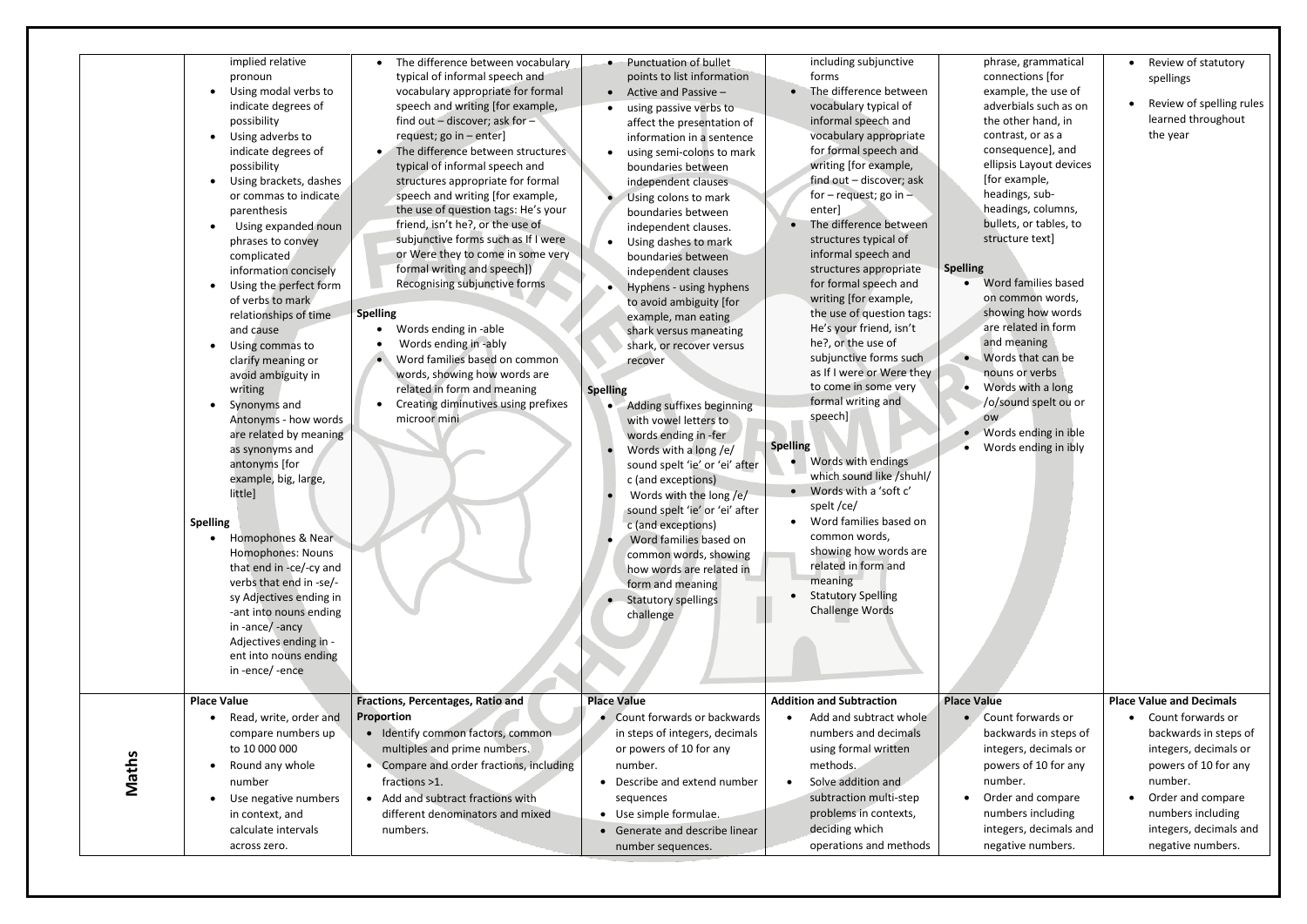| Count forwards or<br>$\bullet$<br>backwards in steps of<br>integers, decimals or<br>powers of 10 for any<br>number.<br>Order and compare<br>$\bullet$<br>numbers including<br>integers, decimals and<br>negative numbers.<br>Find 0.001, 0.01, 0.1, 1,<br>$\bullet$<br>10 and powers of 10<br>more or less than a<br>given number. | Associate a fraction with division and<br>calculate decimal fraction equivalents<br>(e.g. 0.375) for a simple fraction (e.g.<br>Recall and use equivalences between<br>$\bullet$<br>simple fractions, decimals and<br>percentages.<br>• Solve problems involving fractions.<br>Find simple percentages of amounts.<br>• Solve problems involving the<br>calculation of percentages<br>Solve problems involving similar<br>shapes where the scale factor is known | Geometry<br>• Describe positions on the full<br>coordinate grid (all four<br>quadrants).<br>Draw and translate simple<br>shapes on the coordinate<br>plane, and reflect them in<br>the axes.<br><b>Measures</b><br>Use negative numbers in<br>context.<br>Order and compare numbers | to use and why.<br>Use their knowledge of<br>$\bullet$<br>the order of operations<br>to carry out calculations<br>involving the four<br>operations.<br><b>Measurement, Ratio and</b><br>Proportion<br>Solve problems<br>$\bullet$<br>involving similar shapes<br>where the scale factor is<br>known or can be found. |               |
|------------------------------------------------------------------------------------------------------------------------------------------------------------------------------------------------------------------------------------------------------------------------------------------------------------------------------------|------------------------------------------------------------------------------------------------------------------------------------------------------------------------------------------------------------------------------------------------------------------------------------------------------------------------------------------------------------------------------------------------------------------------------------------------------------------|-------------------------------------------------------------------------------------------------------------------------------------------------------------------------------------------------------------------------------------------------------------------------------------|----------------------------------------------------------------------------------------------------------------------------------------------------------------------------------------------------------------------------------------------------------------------------------------------------------------------|---------------|
| Recall and use addition<br>$\bullet$<br>and subtraction facts<br>for 1 (with decimal<br>numbers to two<br>decimal places).                                                                                                                                                                                                         | or can be found.<br>Solve problems involving unequal<br>sharing and grouping using knowledge<br>of fractions and multiples.                                                                                                                                                                                                                                                                                                                                      | including integers, decimals<br>and negative numbers.<br>Calculate and interpret the<br>mean as an average.                                                                                                                                                                         | Use, read, write and<br>$\bullet$<br>convert between<br>standard units,<br>converting<br>measurements of                                                                                                                                                                                                             | Mult<br>Calcu |
| Round decimals with<br>$\bullet$<br>three places to the<br>nearest whole number<br>or one or two decimal<br>places.<br>Identify the value of<br>$\bullet$                                                                                                                                                                          | <b>Geometry</b><br>Recognise angles where they meet<br>at a point, are on a straight line, or<br>are vertically opposite, and find<br>missing angles.                                                                                                                                                                                                                                                                                                            | <b>Fractions</b><br>Identify common factors,<br>common multiples and<br>prime numbers.<br>Use common factors to<br>simplify fractions; use                                                                                                                                          | length, mass, volume<br>and time.<br>Solve problems<br>$\bullet$<br>involving the calculation<br>and conversion of units<br>of measure (including<br>money and time).                                                                                                                                                |               |
| each digit in numbers<br>given to three decimal<br>places and multiply<br>and divide numbers by<br>10, 100 and 1000<br>giving answers up to<br>three decimal places.                                                                                                                                                               | <b>Statistics</b><br>Interpret and construct pie charts and<br>$\bullet$<br>line graphs and use these to solve<br>problems.<br>Solve comparison, sum and difference<br>problems using information presented<br>in all types of graph.                                                                                                                                                                                                                            | common multiples to<br>express fractions in the same<br>denomination.<br>Add and subtract fractions<br>$\bullet$<br>with different denominators<br>and mixed numbers, using<br>the concept of equivalent<br>fractions.                                                              | Solve problems<br>involving the relative<br>sizes of two quantities<br>where missing values<br>can be found by using<br>integer multiplication<br>and division facts.                                                                                                                                                |               |
| <b>Addition and Subtraction</b><br>Perform mental<br>$\bullet$<br>calculations, including<br>with mixed operations<br>and large numbers and<br>decimals.<br>Choose an appropriate<br>٠<br>strategy to solve a<br>calculation.<br>Solve addition and<br>$\bullet$                                                                   | <b>Measures</b><br>• Solve problems involving the<br>calculation and conversion of units<br>of measure (including money and<br>time).<br>Use, read, write and convert<br>$\bullet$<br>between standard units,<br>converting measurements of<br>length and mass.                                                                                                                                                                                                  | Multiply simple pairs of<br>proper fractions, writing the<br>answer in its simplest form.<br>Divide proper fractions by<br>whole numbers.<br>Calculate decimal fraction<br>equivalents for a simple<br>fraction.<br><b>Multiplication and Division</b>                              | Solve problems<br>involving the calculation<br>of percentages.<br>Solve problems<br>$\bullet$<br>involving unequal<br>sharing and grouping<br>using knowledge of<br>fractions and multiples.<br>Convert between miles<br>and kilometres.                                                                             | Fract<br>Prop |
| subtraction multi-step<br>problems.<br><b>Express missing</b><br>$\bullet$<br>number problems<br>algebraically.<br>Find pairs of numbers<br>$\bullet$<br>that satisfy an                                                                                                                                                           | Convert between miles and kilometres.<br>• Recognise that shapes with the same<br>areas can have different perimeters<br>and vice versa.<br>Calculate the area of parallelograms<br>$\bullet$<br>and triangles.<br>Recognise when it is possible to use<br>$\bullet$<br>the formulae for area and volume of                                                                                                                                                      | • Divide numbers up to 4<br>digits by a two-digit whole<br>number using long division.<br>Divide numbers up to 4<br>digits by a two-digit number<br>using short division.<br>Use written division                                                                                   | Geometry<br>Draw 2-D shapes using<br>$\bullet$<br>given dimensions and<br>angles.<br>Recognise, describe and<br>build simple 3-D shapes,                                                                                                                                                                             |               |

shapes.

- Identify, represent and estimate numbers using the number line. • Find 0.001, 0.01, 0.1, 1, 10 and powers of 10 more or less than a
- given number.
- Round decimals.
- Simplify fractions.
- Compare and order fractions.
- Add and subtract fractions.
- Calculate decimal
- fraction equivalents.

## **Multiplication and Written Calculation**

- Perform mental calculations, including with mixed operations and large numbers and decimals.
- Add and subtract whole numbers and decimals using formal written methods.
- Solve problems
- involving addition, subtraction,
- multiplication and division, using formal written methods.
- Use estimation and inverse to check
- answers to
- calculations.

#### **Fractions, Ratio and**  *<u>ortion</u>*

methods where the answer

including making nets.

- Multiply simple pairs of proper fractions.
- Divide proper
- fractions by whole
- numbers.
- Solve problems
- involving the
- calculation of percentages.
- Solve problems
- Calculate differences in temperature.
- Find 0.001, 0.01, 0.1, 1, 10 and powers of 10 more or less than a given number.
- Round decimals with three places.
- Describe and extend number sequences.

## **Measures**

- Solve problems involving the calculation and conversion of units of measure.
- Use, read, write and convert between standard units.
- Calculate, estimate and compare volume of cubes and cuboids using standard units.

# **Addition, Subtraction, Multiplication and Division**

- Perform mental calculations, including with mixed operations and large numbers and decimals.
- Add and subtract whole numbers and decimals using formal written methods.
- Solve problems involving addition, subtraction, multiplication and division using formal
- written methods. • Use estimation and inverse to check answers to calculations.

## **Fractions**

• Use common factors to simplify fractions.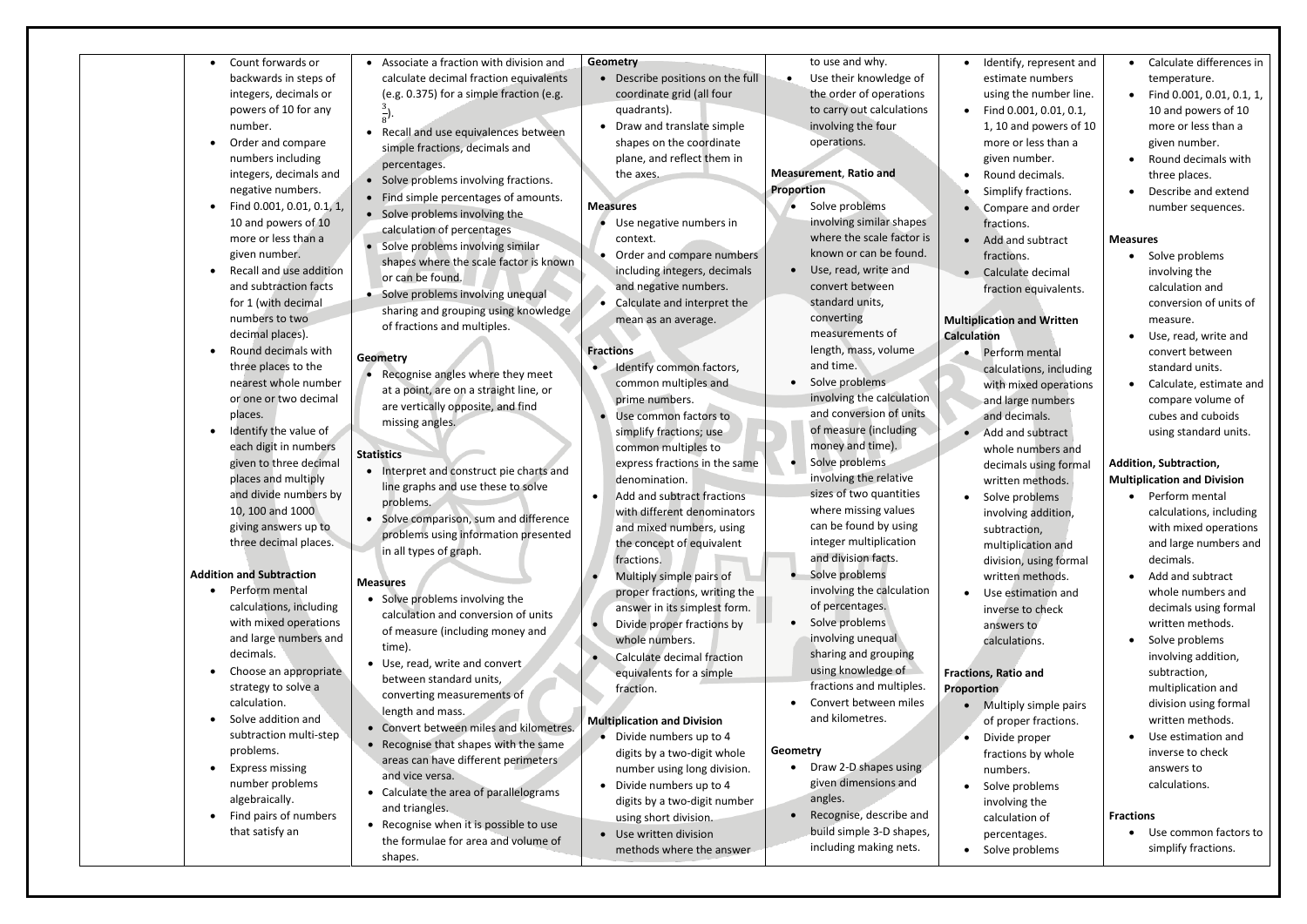equation with two unknowns.

- Use estimation and inverse to check answers to calculations.
- Add and subtract whole numbers and decimals using column addition and subtraction.
- Solve problems which require answers to be rounded to specified degrees of accuracy.

#### **Multiplication and Division**

- Multiply multi-digit numbers up to 4 digits by a two-digit whole number using long multiplication.
- Multiply one-digit numbers with up to two decimal places by whole numbers.
- Divide numbers up to 4 digits by a two-digit whole number using long division.
- Divide numbers up to 4 digits by a two-digit number using short division, interpreting remainders.
- Use written division methods in cases where the answer has up to two decimal places.
- Perform mental calculations, including with mixed operations and large numbers and decimals.
- Solve problems involving addition, subtraction, multiplication and division.

• Calculate, estimate and compare volume of cubes and cuboids using standard units.

has up to two decimal places.

- Multiply multi-digit numbers up to 4 digits by a two-digit whole number using long multiplication.
- Multiply one-digit numbers with up to two decimal places by whole numbers.

• Compare and classify geometric shapes based on their properties and sizes and find unknown angles in any triangles, quadrilaterals, and regular polygons.

- Continue to complete and interpret information in a variety of sorting diagrams.
- Illustrate and name parts of circles, including radius, diameter and circumference and know that the diameter is twice the radius.
- Recognise angles where they meet at a point, are on a straight line, or are vertically opposite, and find missing angles.
- Recognise that shapes with the same areas can have different perimeters and vice versa.
- Recognise when it is possible to use the
- formulae for area and volume of shapes. Calculate the area of
- parallelograms and triangles.
- Calculate, estimate and compare volume of cubes and cuboids.

#### **Statistics**

- Interpret and construct pie charts and line graphs and use these to solve problems.
- Solve comparison, sum and difference problems using information presented in all types of graph.

involving similar shapes where the scale factor is known or can be found.

## **Geometry**

- Draw 2-D shapes using given dimensions and angles.
	- Describe positions on the full coordinate
	- grid (all four
	- quadrants).
- Draw and translate simple shapes on the coordinate plane, and reflect them in the axes.

## **Algebra and Sequences**

• Describe and extend number sequences including those with multiplication and division steps, inconsistent steps, alternating steps and those where the step size is a decimal. • Use simple formulae. • Generate and describe linear number sequences.

## **Measures**

- Solve problems involving the calculation and conversion of units of measure (including money and time), using decimal notation up to three decimal places
	- Use, read, write and convert between
	- standard units.
	- Calculate and interpret
	- the mean as an average.
- Compare and order fractions, including fractions >1.
- Add and subtract fractions with different denominators.
- Multiply simple pairs of proper fractions.
- Divide proper fractions by whole numbers.

## **Geometry**

- Draw 2-D shapes using given dimensions and angles.
- Recognise, describe and build simple 3-D shapes, including making nets.
- Compare and classify geometric shapes based on their properties and sizes and find unknown angles in any triangles, quadrilaterals, and regular polygons.
- Continue to complete and interpret information in a variety
- of sorting diagrams. • Illustrate and name parts of circles, including radius, diameter and circumference.
- Recognise angles where they meet at a point, are on a straight line, or are vertically opposite, and find missing angles.